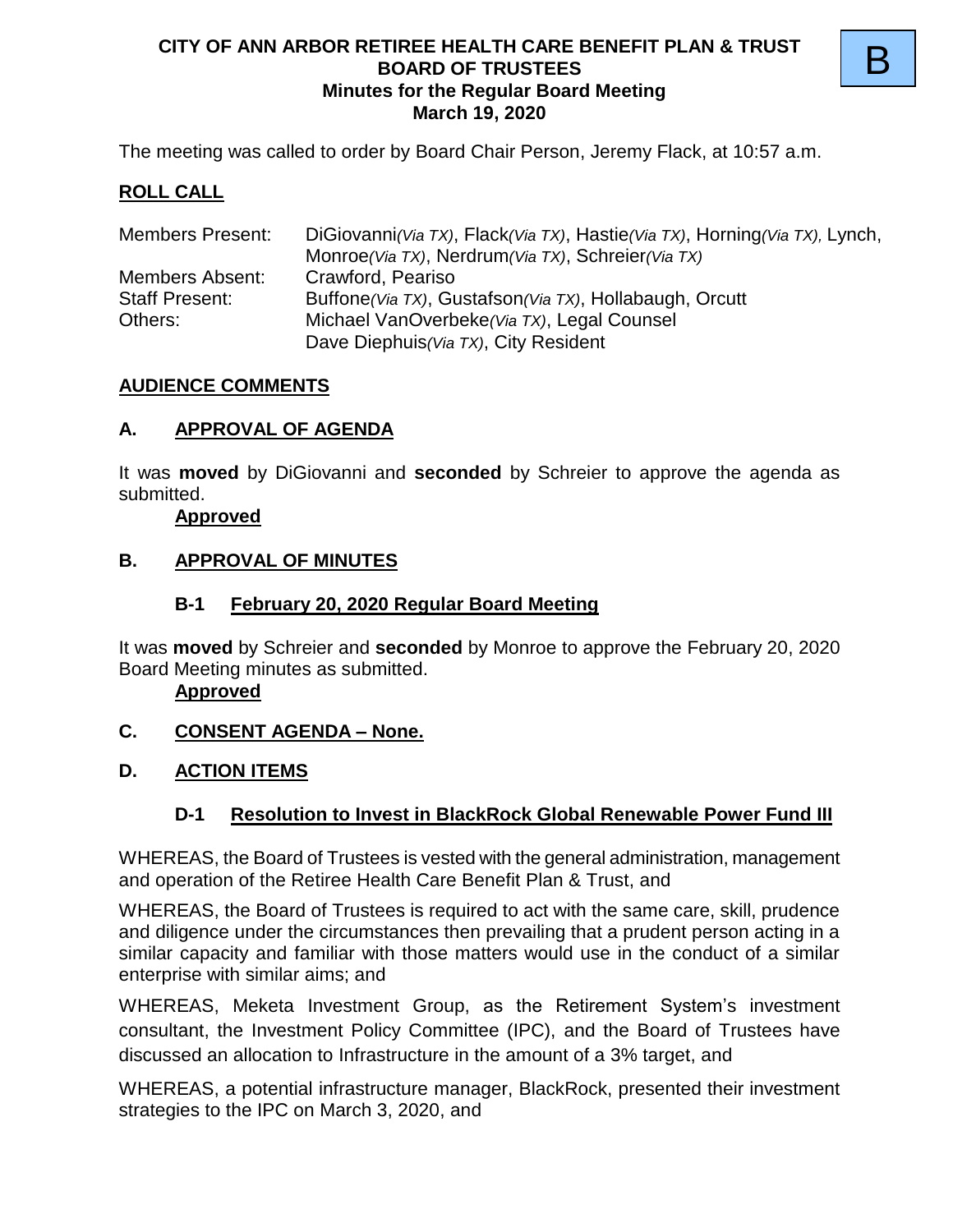WHEREAS, Meketa Investment Group and the Investment Policy Committee have recommended an investment with BlackRock in the Global Renewable Power Fund III, so be it,

RESOLVED, that the Board of Trustees approve the investment with BlackRock in the Global Renewable Power Fund III with a commitment in the amount of approximately \$ 3 million, pending review of investment management documents by the Board's legal counsel and any recommended additional due diligence.

It was **moved** by DiGiovanni and **seconded** by Monroe to approve the investment with BlackRock in the Global Renewable Power Fund approximately \$3 million, pending review of investment management documents by the Board's legal counsel and any recommended additional due diligence.

#### **Approved**

**E. DISCUSSION ITEMS – None.**

### **F. REPORTS**

### **F-1a Investment Policy Committee Minutes** *–* **February 28, 2020**

*Following are the Investment Policy Committee minutes from the meeting convened at 12:06 p.m. on February 28, 2020:*

| Member(s) Present:             | Crawford (12:17 - 12:57 p.m. via TX), DiGiovanni (via TX), Flack (via |
|--------------------------------|-----------------------------------------------------------------------|
|                                | TX), Hastie (via TX), Monroe                                          |
| Member(s) Absent:              | None                                                                  |
| <b>Other Trustees Present:</b> | <b>Schreier</b>                                                       |
| Staff Present:                 | Buffone, Hollabaugh, Orcutt                                           |
| <b>Others Present:</b>         | Henry Jaung, Meketa Investment Group (via TX)                         |
|                                | Keith Beaudoin, Meketa Investment Group (Via TX)                      |
|                                | John Harris, Meketa Investment Group (via TX)                         |

### *DISCUSSION ON CURRENT MARKET DRAWDOWN AND POSSIBLE REBALANCE*

*Mr. Jaung from Meketa discussed the current market drawdown with the IPC Committee. As the drawdown approaches 10%, the IPC discussed the IPS which states that a possible rebalance of equities to their former "high-water weight" plus 1%. Meketa proposed rebalancing plan targets to bring Developed Intl Equity and EM Intl Equity back to their high water marks and Domestic Equity to its high water marks plus 1%. After further discussion, IPC decided to stagger the total rebalance into 4 tranches.*

*It was moved by DiGiovanni and seconded by Hastie to rebalance 5 million every Monday over the next four weeks beginning March 2, 2020.*

# *ADJOURNMENT*

*It was moved by Monroe and seconded by DiGiovanni to adjourn the meeting at 1:23 p.m. Meeting adjourned at 1:23 p.m.*

### **F-1b Investment Policy Committee Minutes –** *March 3, 2020*

2 *Following are the Investment Policy Committee minutes from the meeting convened at 2:15 p.m. on March 3, 2020:*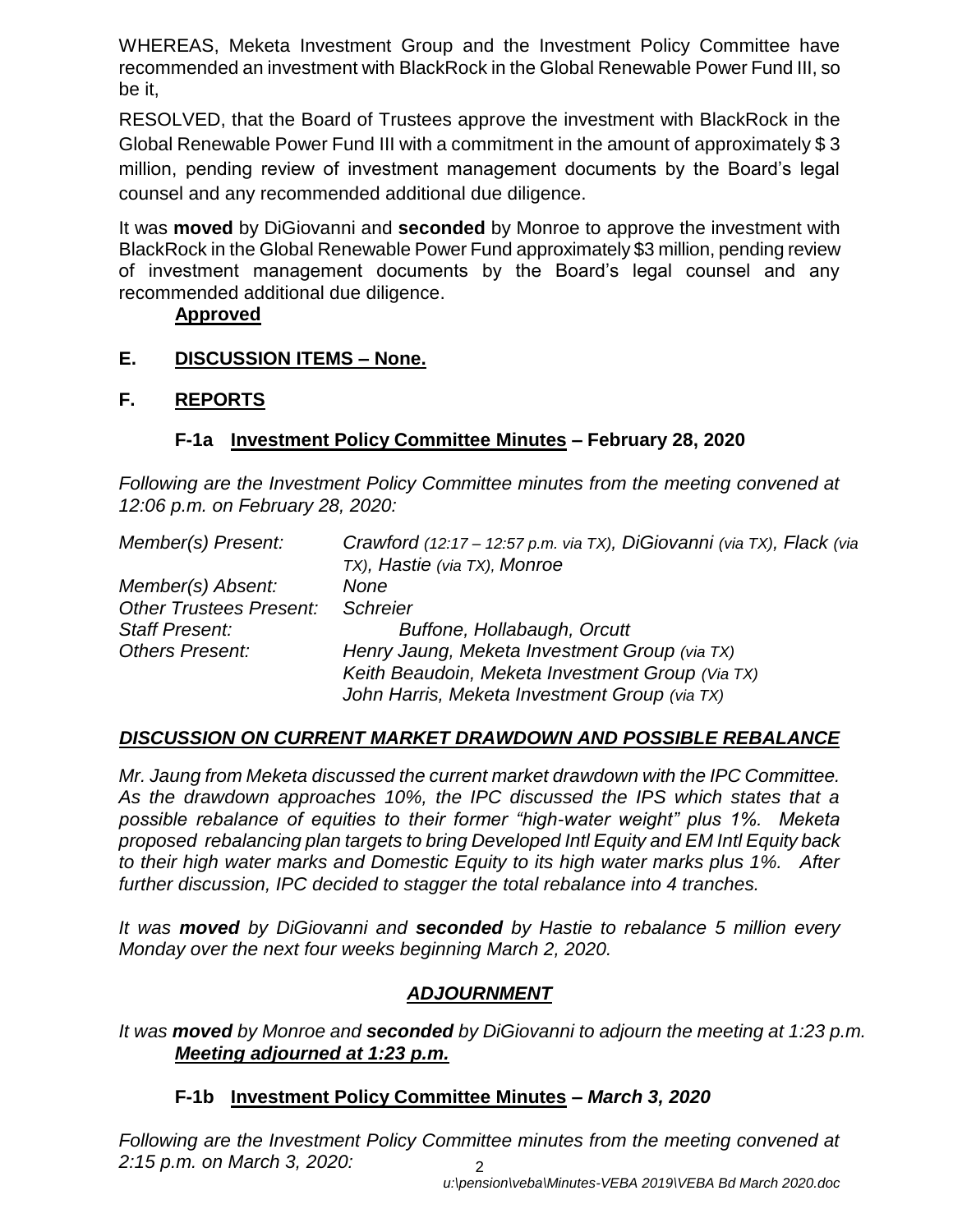*Member(s) Present: DiGiovanni, Flack(via TX, 4:28 p.m. depart), Hastie, Monroe Member(s) Absent: Crawford Other Trustees Present: None Staff Present: Buffone, Gustafson (3:09 p.m. depart), Hollabaugh, Orcutt Others Present: Henry Jaung, Meketa Investment Group(3:09 arrival) Keith Beaudoin, Meketa Investment Group(3:09 arrival) Andrew Citron, CFA, Vice President, BlackRock(3:30-4:34 p.m.) Michael Ott, Director, BlackRock(3:30 p.m. – 4:34 p.m.)*

#### *RFP SUBMISSION REVIEW*

*The Committee discussed the Investment Consultant RFP's that were submitted by the February 2, 2020 deadline. Ms. Orcutt provided a summary document of the firms for the Committee to review. After discussion, the Committee selected the following three firms to present at the May Board meeting, tentatively:*

• *AndCo* • *Meketa* • *NEPC*

*It was moved by DiGiovanni and seconded by Monroe to recommend to the Board of Trustees to interview three investment consulting firms, AndCo, Meketa and NEPC for presentations tentatively at the May Board Meeting.*

#### *Approved*

#### *PRESENTATION FROM BLACKROCK ON THE GLOBAL RENEWABLE PARTNERS FUND*

*Michael Ott and Andrew Citron from BlackRock were present to discuss their Global Renewable Power III Fund (GRP III), a climate infrastructure fund. The following was included in BlackRock's presentation:*

- *Leading infrastructure deal flow: Climate infrastructure represents more than one third of infrastructure deal flow;*
- *Green energy transition: Transition to a low-carbon world driven by cost competitiveness and social and political commitment requires US&9 trillion future investment;*
- *Relationship-led origination through long-term partnerships with fellow industry specialist;*
- *Active management of investments through in-house engineering team and expert asset managers;*
- *Leading impact integration and measurable outcomes aligned to the UN Sustainable Developed Goals;*
- *Strength of BlackRock platform provides strong risk management, expanded sourcing and organizational stability.*

*The Committee discussed BlackRock's presentation further and decided to make the following motion:*

*It was moved by DiGiovanni and seconded by Monroe to recommend to the Board of Trustees to invest \$8 Million from the Retirement System and \$3 Million from VEBA in the BlackRock Global Renewable Power Fund III.*

#### *Approved*

### *PERFORMANCE REVIEW THROUGH JANUARY*

*u:\pension\veba\Minutes-VEBA 2019\VEBA Bd March 2020.doc* As of January 31, 2020, the balance of the<sub>3</sub>Funds were \$531,734,489 for ERS. Fiscal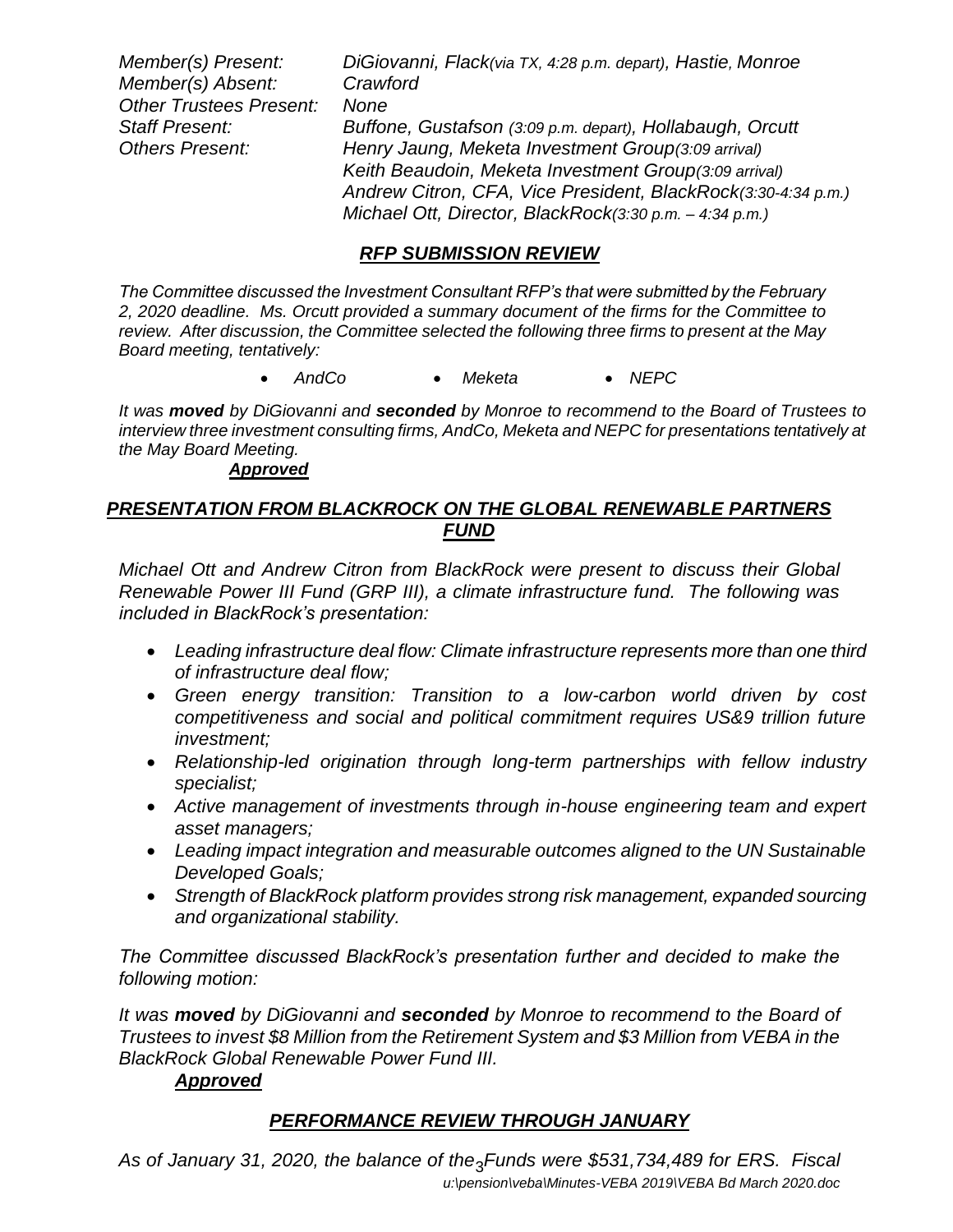*Year to Date performance was 5.1% for ERS net of fees. Mr. Jaung also reviewed the Act 314 Compliance, stating that all investments are currently in compliance.*

*As of January 31, 2020, the balance of the Funds were \$196,830,538 for VEBA. Fiscal Year to Date performance was 5.9% for VEBA net of fees. Mr. Jaung also reviewed the Act 314 Compliance, stating that all investments are currently in compliance.*

# *ASSET ALLOCATION UPDATE*

*Meketa presented a proposed Asset Allocation Policy option. After discussion, the Committee decided to accept the proposed policy.*

*It was moved by DiGiovanni and seconded by Monroe to recommend to the Board of Trustees to accept the proposed Asset Allocation Policy of 3% allocation to Infrastructure from TIPS for both the Retirement System and VEBA.*

#### *Accepted*

### *UPDATE ON THE RECENT TRANSFERS*

*Mr. Jaung updated the Committee regarding the rebalance of \$20 million that was approved at the February 28, 2020 Special Meeting. The first tranche of \$5 million was completed. Staff will continue to work with Meketa on the next set of tranches over the next three weeks.*

*Mr. Jaung also updated the Committee that the recent transfer from the Russell 1000 to the Rhumbline (Russell HEDI) is complete.*

### *ERS CASH NEEDS – REMAINDER OF FISCAL YEAR*

*Ms. Orcutt informed the Committee that cash needed to be raised for benefits by March 27, 2020. The Committee decided to raise \$5 million total with \$4 million from Investment Grade Bonds and \$1 million from TIPS.* 

### *OTHER*

*The Committee discussed upcoming schedules and decided to cancel the April IPC meeting.*

### *ADJOURNMENT*

*It was moved by DiGiovanni and seconded by Monroe to adjourn the meeting at 5:09 p.m. Meeting adjourned at 5:09 p.m.*

#### **F-1c Investment Policy Committee Minutes –** *March 11, 2020*

*Following are the Investment Policy Committee minutes from the meeting convened at 4:08 p.m. on March 11, 2020:*

| Member(s) Present:             | DiGiovanni (via TX), Flack (via TX), Hastie (via TX), Monroe (via TX) |
|--------------------------------|-----------------------------------------------------------------------|
| Member(s) Absent:              | Crawford                                                              |
| <b>Other Trustees Present:</b> | None                                                                  |
| Staff Present:                 | Buffone, Hollabaugh, Orcutt                                           |
| <b>Others Present:</b>         | Henry Jaung, Meketa Investment Group (via TX)                         |
|                                | Keith Beaudoin, Meketa Investment Group (Via TX)                      |
|                                | John Harris, Meketa Investment Group (via TX)                         |